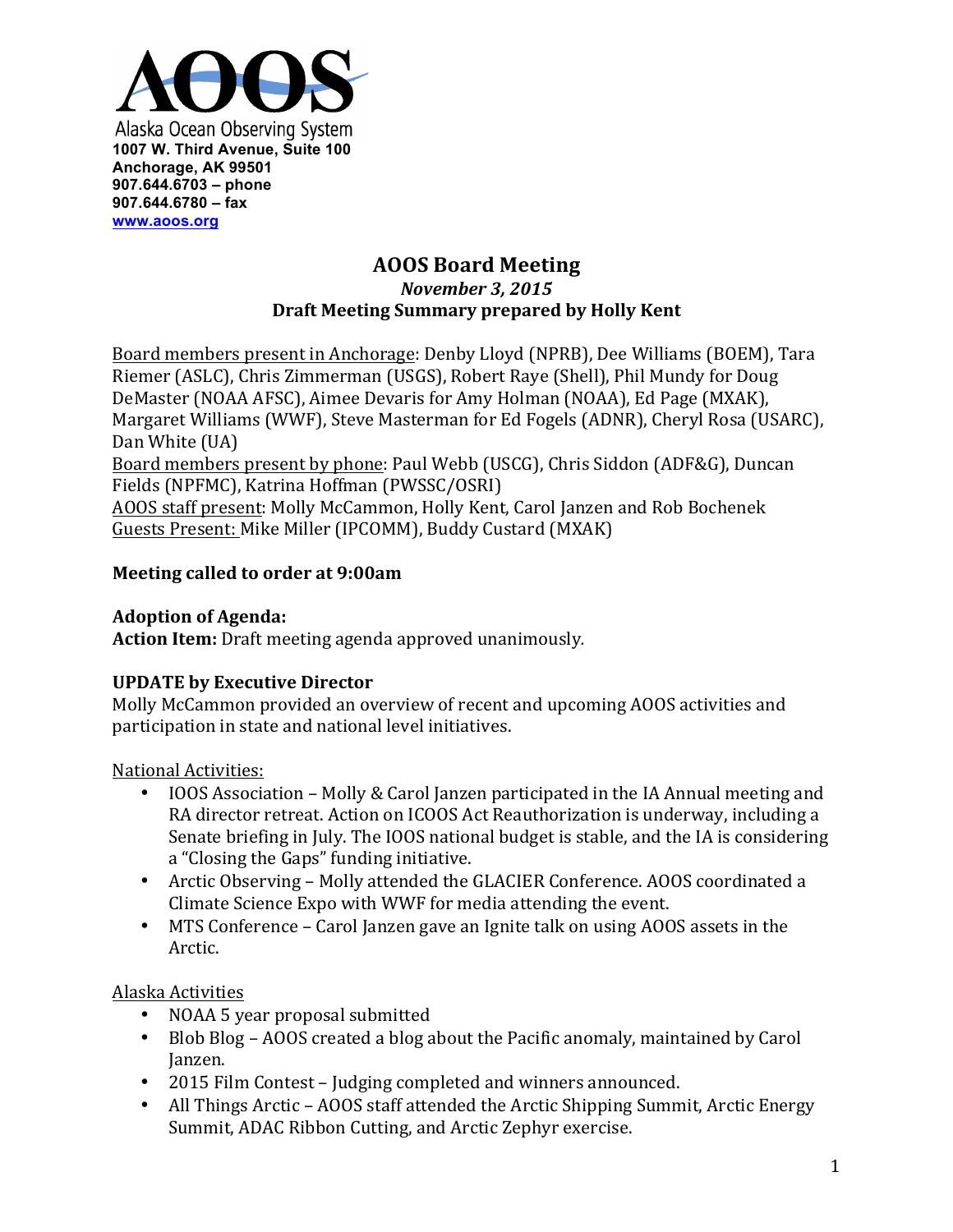• Ocean Acidification Workshop – Planning is ongoing for this workshop to be held in January 2016.

## **MTS Ignite by Carol Janzen**

Carol presented her 5 minute ignite talk on "Blue Technologies"

### **Adoption of Board Meeting Summary:**

**Action Item:** June 29, 2015 Board Meeting Summary was approved unanimously. Motion by *White, second by Lloyd.* 

#### **Acceptance of new grant awards**

- \$10K from NMFS to AOOS to process 3500 CTD profiles into netCDF and expose on AOOS data portal
- \$150K from NOAA thru UW to AOOS: "Ocean Acidification:headlights"

Action Item: Acceptance of both NMFS and UW grant awards approved unanimously. *Motion by Zimmerman, second by Williams.* 

### **AOOS Board Members**

Mike Miller attended the meeting and introduced himself, he will get back to AOOS about joining the board after talking to his IPCOMM board.

Buddy Custard attended the meeting as a possible substitution for Marine Exchange of Alaska representative Ed Page when he steps down from the board next year.

The nominating committee will be identified at the next meeting so they can prepare for fall 2016 officer elections..

### **Pre-Certification Issues**

In anticipation of applying for IOOS certification next year, AOOS staff have reviewed all of the AOOS documents and recommended

1. Revisions to the AOOS Operating Procedures, adding two new sections:

- Equipment Policy
- **Action Item:** A new policy was approved unanimously with minor amendments from the board. *Motion by Lloyd, second by Raye.*

Stakeholder Engagement Policy

**Action Item:** A new policy was approved unanimously. *Motion by Lloyd. Second by Mundy.*

2. Molly described the development of a Strategic Operating Plan as a document that pulls together existing documents into one for easier review during the certification process, as well as for use as an informational document for the public. The board will be asked to approve the plan at the March meeting.

### **Briefing on Arctic Domain Awareness Center (ADAC)**

Molly described AOOS' role in the newly formed ADAC, funded as a Department of Homeland Security Center of Excellence at the University of Alaska. Axiom Data Science was contracted to develop a proof of concept Intelligence System of Systems web tool for the October ribbon-cutting. Rob Bochenek gave a short demo of it, which is based on the AOOS data system. The board discussed the various implications and opportunities presented by this potential collaboration.